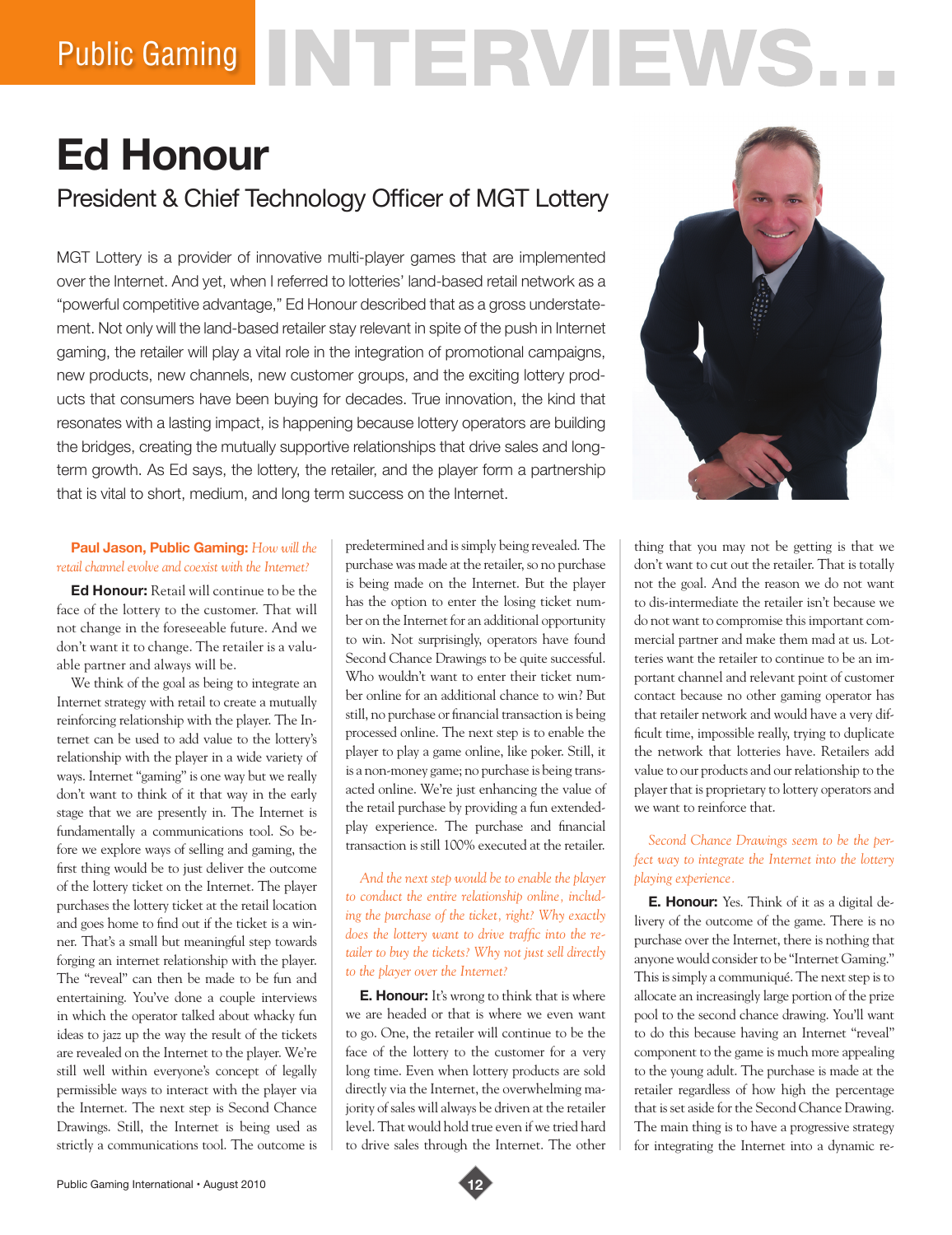lationship between the retailer and the lottery. Second Chance play provides a platform that is almost infinitely flexible.

# *And it ties the retailer into the distribution network. How challenging will it be for lotteries to create a gaming experience that competes with the kinds of video-games the next generation of gamers is being raised on?*

**E. Honour:** We do not want to even try to compete head-on with video gaming. Lottery games will not ever be as technologically sophisticated as video-games. But that's okay because lotteries have other assets. First, there is the builtin relationship with millions of repeat customers and the brand recognition that goes along with that. Second, you have the wagering component, the possibility that the small amount of money invested in a lottery ticket could change your life. Along with the massive retail network, these assets provide a decisive competitive advantage. The integration of these assets is what will consolidate the dominant position that lotteries will hold in this industry. Lotteries do not need to think that they need to compete with video games, or attempt to meet that high standard of game development and technology. That's not what lottery is about and it's not what we need to do. There's huge potential to engage the lottery player in extended-play options with the Second Chance Drawing platform.

#### *Explain "extended-play."*

**E. Honour:** The basic Second Chance Drawing enables the player to enter the losing ticket number for a "second chance" to win. The outcome is then revealed, right? How is it revealed and what exactly is the reward? Even though the outcome is predetermined, the way it is revealed and the nature of the reward are not. In other words, the possibilities are endless. MGT Lottery, for instance, provides the lottery operator with a variety of non-money extended-play games. One of those, for instance, is poker. Along with a money prize that can be awarded just like the conventional "Second Chance Draw" program does, you can provide the non-winning ticket holder with chips to play in a poker game. Again, there is no purchase being made on the Internet. The ticket was purchased at the retailer. But the Second Chance Draw revealed an outcome that includes a place at a poker game. Now the opportunities to turn that into a whole world of new experiences are endless. You can have chat and other social gaming features. You can integrate with other social gaming sites like Facebook. That provides an especially powerful inroad to viral marketing campaigns. The player

wins or places in a poker match and that gets posted on the Facebook pages of the player along with all of her "friends." The post can include a link back to the lottery website that pitches all of these amazing new lottery applications. The potential to use the Internet as a tool to deliver massively enhanced entertainment value is limited only by your imagination. The purchase of the ticket at the retail store is the catalyst that drives everything. It's just that now the player receives so much more value for her purchase. This will resonate especially well with the next generation of young adult players.

# *Why couldn't a portion of the prize pool be allocated towards prizes for the poker game, so that the winner of the poker game wins a prize? Even then, no sale is being made over the Internet.*

**E. Honour:** Of course. That is very much a part of the scalable program that MGT Lottery offers. That's the next step and does dramatically enhance the appeal to the poker player. But the most important thing for all lottery operators to appreciate is that it is scalable and that there is no imperative to progress at a rate that is faster than you, and your state legislators, feel good about. Implementing non-money games that extends the play and creates a social networking context to the play is legally and should be politically acceptable everywhere. It adds huge value for the player, engages that elusive twenty-something demographic, and positions the operator to move forward as the industry and regulatory climate evolves.

*The concept of using the Internet to deliver extended-play games to the lottery player causes me to wonder how many other creative ideas could leverage the extended-play experience into higher sales. Like perhaps even a learning or knowledge competition. "Second Chance" could be a tool to promote whatever the lottery wanted to promote, including education, which is the recipient of much of the lottery funding.* 

**E. Honour:** Absolutely. It doesn't have to focus on new and innovative, though. Second Chance Drawings are an effective way to promote any lottery initiative. This costs practically no money to do and always has the potential for a blockbuster impact in the form of a viral marketing response. Much more effective, I would think, than a big billboard. Being a new concept, it may take longer to ramp up, but once we pass the proverbial tipping point, games that deliver this much value will take off.

*One of your products is your Live Texas Hold'Em Poker Second Chance Game. You're launching that with the Minnesota Lottery right* 

#### *about now, aren't you? How does it work?*

**E. Honour:** When you buy the Minnesota State Lottery Scratch Hold'em ticket, there's a (validation) code on it. Non-winning tickets are eligible for an entry into the Minnesota Lottery's Second Chance Sit-and-Go Poker Tournament. You have the opportunity to win up to five Second Chance entries by playing poker against other Minnesota residents or virtual players. The Lottery is providing a game that people want to play. Poker is huge, and it's actually really huge in Minnesota. The Lottery is simply reaching out to the segment of gamers which enjoys poker; making that connection with the Minnesota State Lottery Hold'em ticket. Integrating a multi-player extended-play game with the purchase of a lottery ticket repositions the way that people can think of playing the lottery. And that's being done while avoiding the controversy of Internet gaming or Internet poker since nothing is being wagered online. The lottery ticket was purchased at the store.

A really cool feature that has very interesting marketing potential is the way it is integrated with Facebook. When you win, there's a button at the end of the game that you push that allows you to share your results with your friends on Facebook. It posts the result to your Facebook wall. This post also provides a link that enables the viewer to click and be connected to a page that explains the game and how to participate.

### *So there is no financial transaction, no winning and losing of money in the interactive poker game itself.*

**E. Honour:** Correct. You can win more entries into the Second Chance Drawing, but not money or prizes. But even if all that is done is to provide your players with a fun extended-game experience, engaging them in a social networking environment based on fellow lottery players who also enjoy poker, well, that is a perfectly great value added component itself. The important thing is for lotteries to begin to implement a wider variety of creative Second Chance extended-play applications. It's what the players want; it's easy to implement and not prohibitively expensive; and it is also easy to stay well within the boundaries of what is politically acceptable.

This is all about making a lottery ticket more popular; creating a connection with people who normally wouldn't necessarily go into the store to buy a ticket. As a poker player, you might be filling up at the convenience store and decide to go in and buy a few tickets so you can participate with your lottery poker playing friends on the Internet at home that night. Integrating the Internet into the relationship between the Lottery, the retailer,